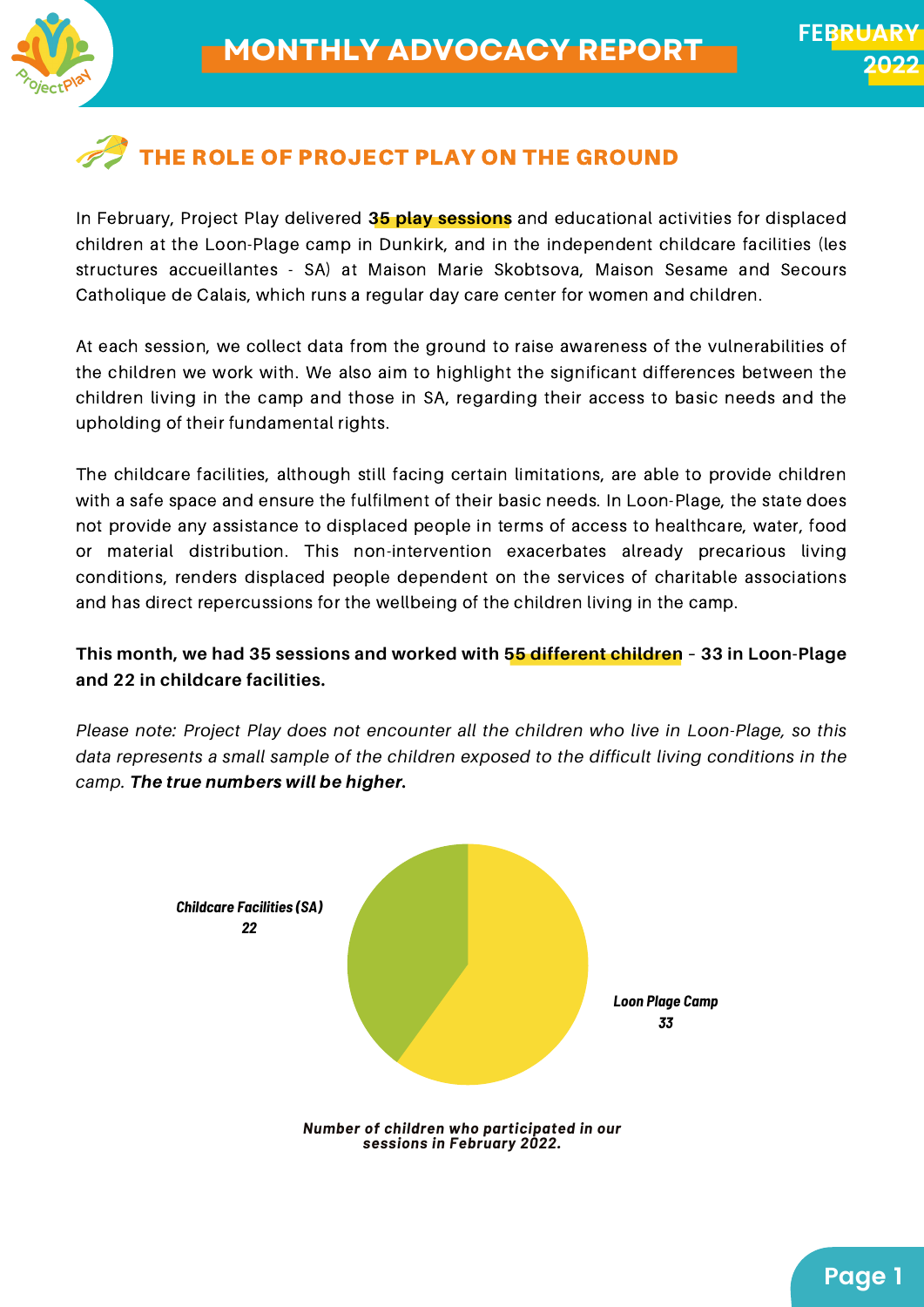

# **ACCESS TO HYGIENE - A FUNDAMENTAL HUMAN RIGHT**

At each session, we observe and record the number of children with dirty faces and dirty teeth.

**This month, we found that almost one in two children had a dirty face during our sessions at Loon-Plage, compared to only 2.4% of those we worked with in SA:**





*Percentage of children seen with a dirty face in SA*

**Furthermore, we observed that 32.6% of children on session in Loon-Plage had dirty or rotting teeth, while this was the case for only 1.2% of the children in SA:**



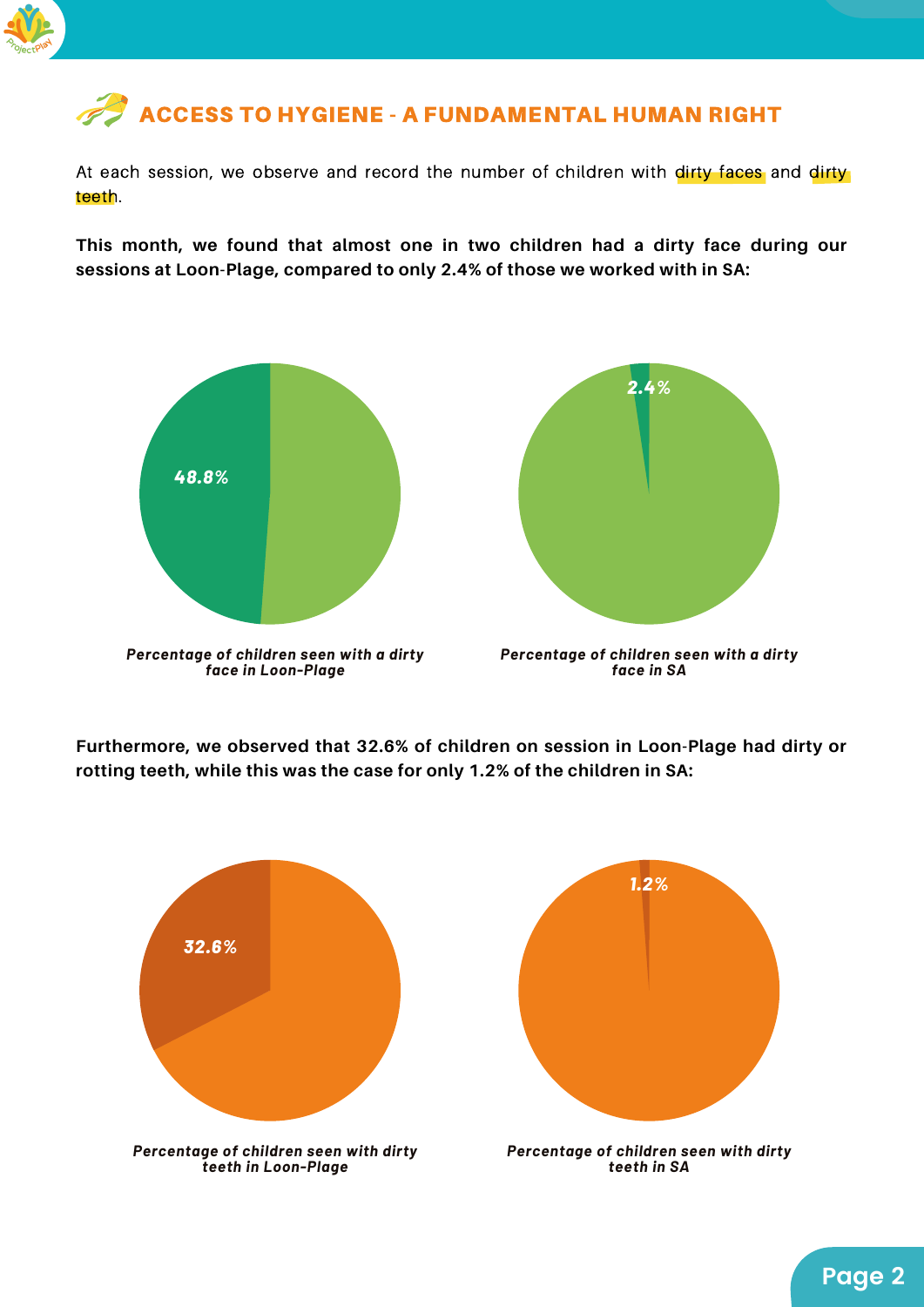

This data takes into account the total number of children present, as well as the frequency of individual attendance at our sessions over the course of the month.

In Loon-Plage, we observed children with dirty faces and dirty teeth 63 and 42 times respectively, meaning that from day-to-day, children were unable to wash. The lack of sanitation facilities at the camp means that there is irregular and limited access to water, and these statistics illustrate the direct impact that this has on children's hygiene. It is vital to also highlight the lack of toilets in the camp, which forces people to go outside, without any sanitation or disposal system. **This not only has health and hygiene implications, but is degrading, and offers people no privacy or dignity.**

In contrast, the children we work with in SA have daily access to sanitary and hygiene facilities that allow them to wash and use the toilet. The impact of this is clearly seen – of the children we worked with in February, more than 97% of them had clean faces and clean teeth, a stark contrast to the numbers observed in Loon-Plage.



#### THE RESPONSIBILITY OF PUBLIC AUTHORITIES

It is the responsibility of the State, the councils of Grande-Synthe and Loon-Plage, and the Dunkirk Urban Community (CUD) to meet the needs of the 200 people living in the camp through the installation a water point and sanitation facilities. Article 210-1 of the French Environment Code stipulates the right to access safe drinking water for food and hygiene.<sup>1</sup> These are fundamental human rights; derived from the right to an adequate standard of living mandated in Article 11.1 of the International Covenant on Economic, Social and Cultural Rights, and recognised by the UN General Assembly in 2010.<sup>213</sup> Furthermore, the Office of the United Nations High Commissioner for Human Rights (OHCHR) states that, under international human rights law, all states must: *'work towards universal access to water and sanitation for all, without discrimination, while giving priority to those most in need'.⁴*

Governments and public authorities are thus obligated to take action to ensure that the basic human rights of displaced children are upheld, that their dignity is preserved and that they have access to water and sanitation facilities.